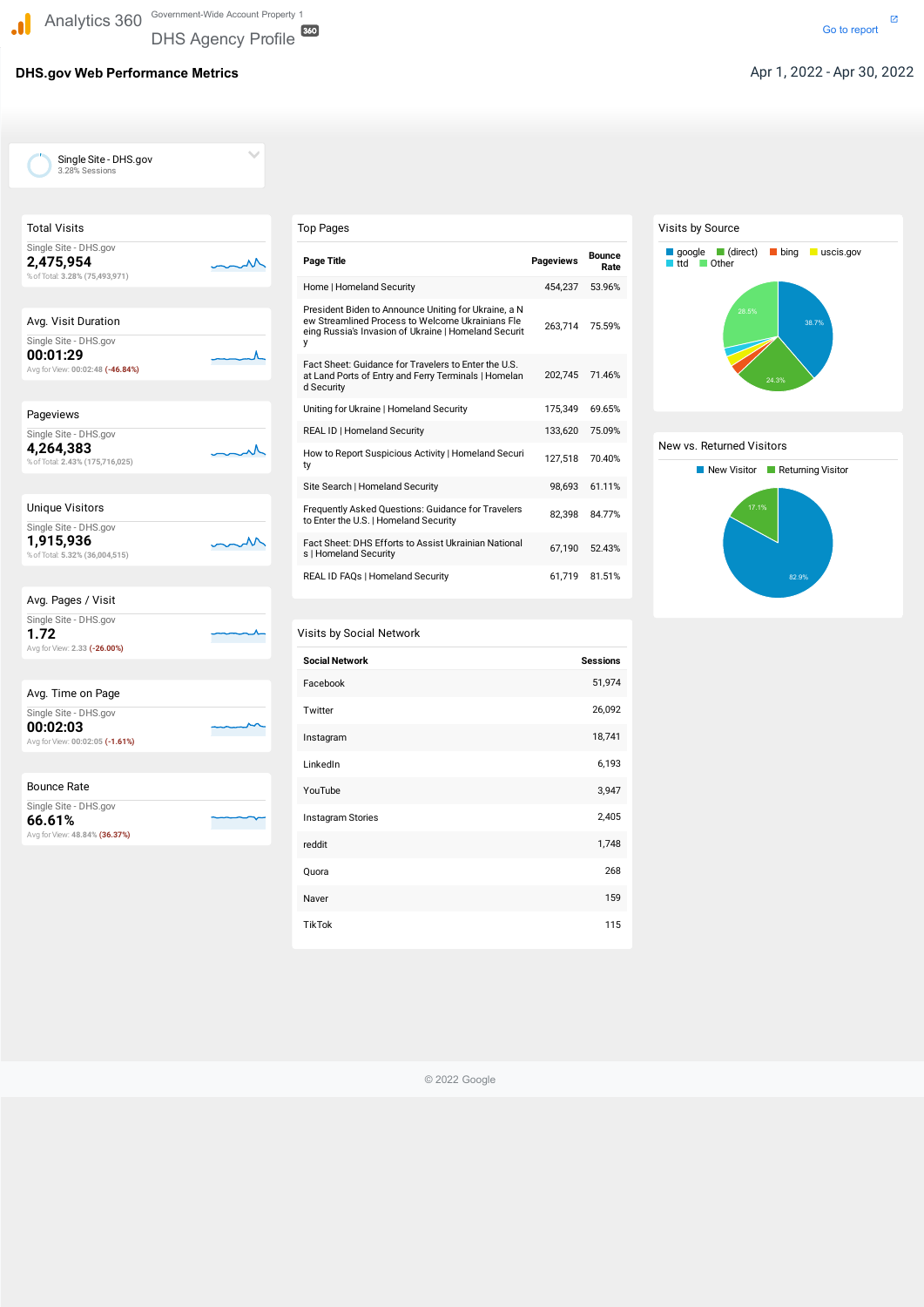# **DHS.gov Search Performance Metrics Contract Aproximate Aproximate Apr 1, 2022 - Apr 30, 2022**

Single Site - DHS.gov<br>3.28% Sessions<br>to DHS.gov 3.28% Sessions

| Visits to DHS.gov              |
|--------------------------------|
| Single Site - DHS.gov          |
| 2,475,954                      |
| % of Total: 3.28% (75,493,971) |
|                                |
|                                |

| <b>Total Internal Searches</b>                               |      |
|--------------------------------------------------------------|------|
| Single Site - DHS.gov<br>12<br>% of Total: 0.00% (1,305,560) | Mars |
|                                                              |      |

 $\sim$ 

mm

Single Site - DHS.gov

 %ofTotal: **1.42% (75,493,971)** ingle<br>06,<br>of Tota **1,068,895**





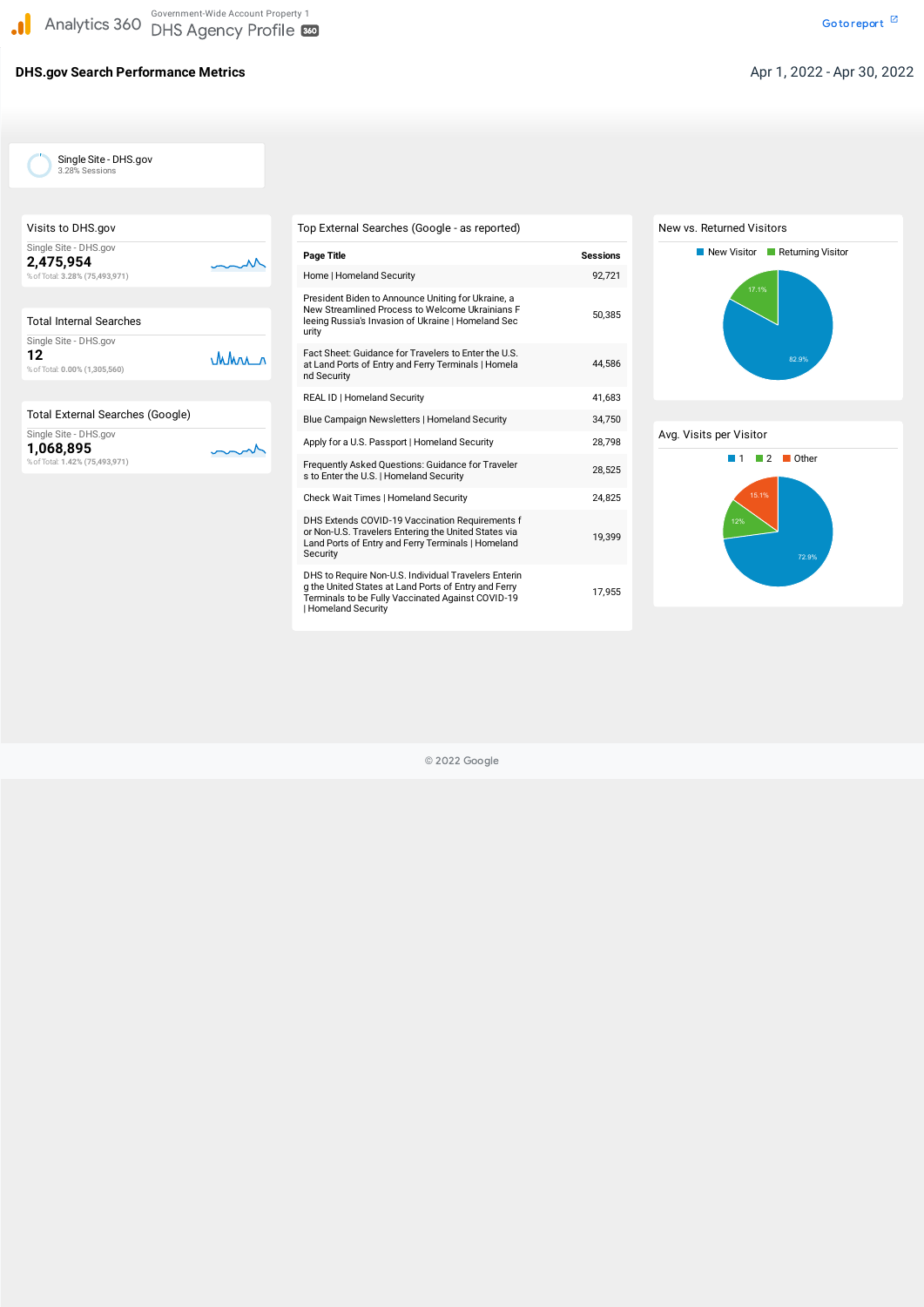# **DHS.gov Customer Satisfaction Survey**

Time Period: 4/1/2022- 4/30/2022

## **Overall Customer Satisfaction Score 64.57 <b>64.57**

| How would you rate your overall experience today?                         |                  |               | 60.68  |
|---------------------------------------------------------------------------|------------------|---------------|--------|
| <b>Answer Choices</b>                                                     | <b>Responses</b> | <b>Points</b> | Score  |
| • Outstanding                                                             | 583              | 100           | 58300  |
| • Above Average                                                           | 572              | 75            | 42900  |
| • Average                                                                 | 639              | 50            | 31950  |
| • Below Average                                                           | 179              | 25            | 4475   |
| • Poor                                                                    | 295              | 0             | 0      |
| Total                                                                     | 2268             |               | 137625 |
| Were you able to complete the purpose of your visit?                      |                  |               | 57.10  |
| <b>Answer Choices</b>                                                     | <b>Responses</b> | Points        | Score  |
| • Yes                                                                     | 1295             | 100           | 129500 |
| $\cdot$ No                                                                | 973              | 0             | 0      |
| Total                                                                     | 2268             |               | 129500 |
| Would you still return to this website if you could get this              |                  |               | 84.78  |
| information or service from another source?                               |                  |               |        |
| <b>Answer Choices</b>                                                     | Responses        | Points        | Score  |
| • Yes                                                                     | 1610             | 100           | 161000 |
| $\cdot$ No                                                                | 289              | 0             | 0      |
| <b>Total</b>                                                              | 1899             |               | 161000 |
| Will you recommend this website to a friend or colleague?                 |                  |               | 77.51  |
| <b>Answer Choices</b>                                                     | <b>Responses</b> | <b>Points</b> | Score  |
| • Yes                                                                     | 1472             | 100           | 147200 |
| $\cdot$ No                                                                | 427              | 0             | 0      |
| Total                                                                     | 1899             |               | 147200 |
| Please describe your experience finding your way around                   |                  |               | 56.82  |
| (navigating) DHS.gov today.                                               |                  |               |        |
| NOTE: Excludes "Other" responses                                          |                  |               |        |
| <b>Answer Choices</b>                                                     | <b>Responses</b> | <b>Points</b> | Score  |
| • Encountered no difficulties                                             | 1079             | 100           | 107900 |
| • Had technical difficulties (e.g. error messages, broken links)          | 78               | 0             | 0      |
| . Links did not take me where I expected                                  | 59               | 0             | 0      |
| . Links / labels are difficult to understand, they are not intuitive      | 168              | 0             | 0      |
| . Navigated to general area but couldn't find the specific content needed | 314              | 0             | 0      |
| • Too many links or navigational choices                                  | 87               | 0             | 0      |
| • Would often feel lost, not know where I was                             | 114              | 0             | 0      |
| Total                                                                     | 1899             |               | 107900 |
| How was your experience using our site search?                            |                  |               | 45.12  |
| NOTE: Excludes "Did not use search" and "Other" responses                 |                  |               |        |
| <b>Answer Choices</b>                                                     | <b>Responses</b> | Points        | Score  |
| · Encountered no difficulties                                             | 522              | 100           | 52200  |
| . I was not sure what words to use in my search                           | 111              | 0             | 0      |
| . Results were not helpful                                                | 212              | 0             | 0      |
| . Results were not relevant to my search terms or needs                   | 118              | 0             | 0      |
| - Results were too similar / redundant                                    | 39               | 0             | 0      |
| • Returned not enough or no results                                       | 103              | 0             | 0      |

▪ Returned too many results

 $\overline{0}$ **52200** 

52 **1157**   $\pmb{0}$